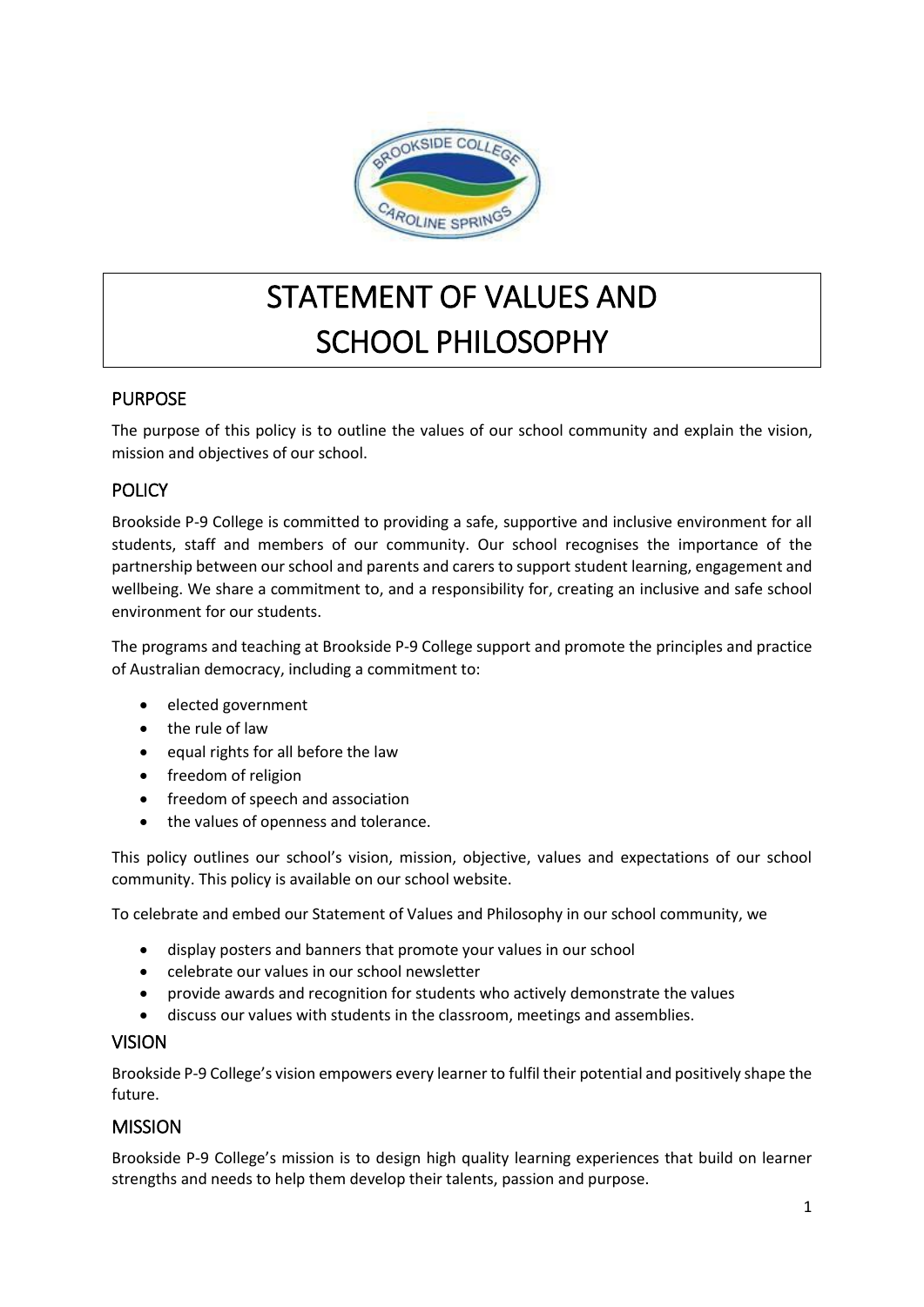# **OBJECTIVE**

Brookside P-9 Collage's objective strives to offer high-class educational practices and the adoption of contemporary pedagogy that guides students through integrated phases of learning. The fundamental aim of the school is to foster and balance the intellectual, physical, cultural and social development of its students within 21st Century skills framework.

Teaching and learning programs at Brookside P-9 College are planned around professional learning teams at each level of the curriculum and intervention programs are run for students needing extra learning support whilst our high-achievers program delivers extension to those who have special skills in particular areas.

# VALUES

Brookside P-9 College's values are Rights, Respect, Resilience and Relationships.

*We have the right to learn and be safe whilst at school.*

*We respect ourselves, our school and each other, and understand that our attitudes and behaviours have an impact on the people around us.* 

*We model and demonstrate resilience when faced with challenges.*

*We develop positive relationships with our teachers and peers.*

### BEHAVIOURAL EXPECTATIONS

Brookside P-9 College acknowledges that the behaviour of staff, parents, carers and students has an impact on our school community and culture. We acknowledge a shared responsibility to create a positive learning environment for the children and young people at our school.

As principals and school leaders, we will:

- model positive behaviour and effective leadership
- communicate politely and respectfully with all members of the school community
- work collaboratively to create a school environment where respectful and safe behaviour is expected of everyone
- behave in a manner consistent with the standards of our profession and meet core responsibilities to provide safe and inclusive environments
- plan, implement and review our work to ensure the care, safety, security and general wellbeing of all students at school
- identify and support students who are or may be at risk
- do our best to ensure every child achieves their personal and learning potential
- work with parents to understand their child's needs and, where necessary, adapt the learning environment accordingly
- respond appropriately when safe and inclusive behaviour is not demonstrated and implement appropriate interventions and sanctions when required
- inform parents of the school's communication and complaints procedures
- ask any person who is acting in an offensive, intimidating or otherwise inappropriate way to leave the school grounds.

As teachers and non-teaching school staff, we will:

- model positive behaviour to students consistent with the standards of our profession
- communicate politely and respectfully with all members of the school community
- proactively engage with parents about student outcomes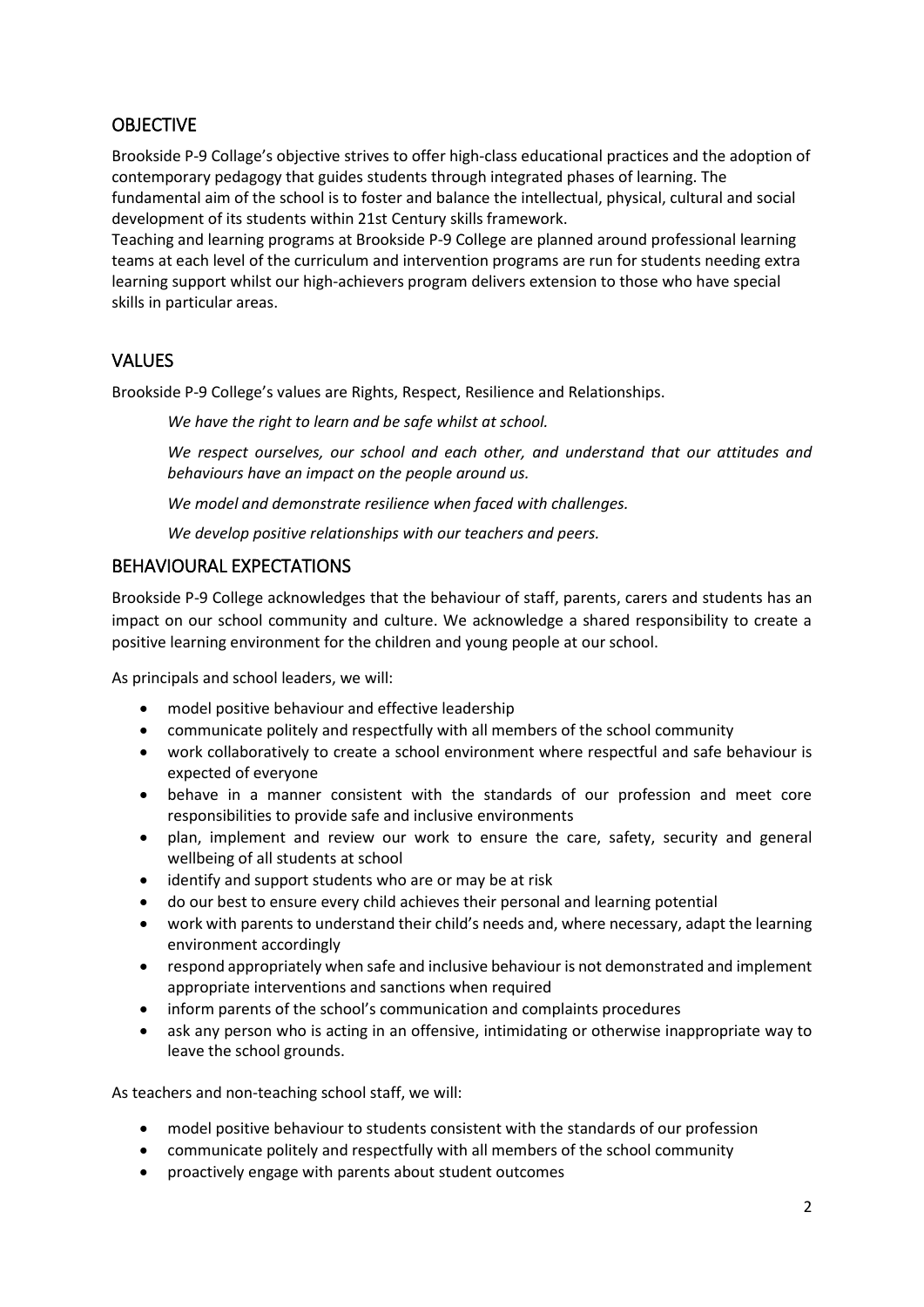- work with parents to understand the needs of each student and, where necessary, adapt the learning environment accordingly
- work collaboratively with parents to improve learning and wellbeing outcomes for students with additional needs
- communicate with the principal and school leaders in the event we anticipate or face any tension or challenging behaviours from parents
- treat all members of the school community with respect.

As parents and carers, we will:

- model positive behaviour to our child
- communicate politely and respectfully with all members of the school community
- ensure our child attends school on time, every day the school is open for instruction
- take an interest in our child's school and learning
- work with the school to achieve the best outcomes for our child
- communicate constructively with the school and use expected processes and protocols when raising concerns
- support school staff to maintain a safe learning environment for all students
- follow the school's processes for communication with staff and making complaints
- treat all school leaders, staff, students, and other members of the school community with respect.

As students, we will:

- model positive behaviour to other students
- communicate politely and respectfully with all members of the school community.
- comply with and model school values
- behave in a safe and responsible manner
- respect ourselves, other members of the school community and the school environment.
- actively participate in school
- not disrupt the learning of others and make the most of our educational opportunities.

As community members, we will:

- model positive behaviour to the school community
- treat other members of the school community with respect
- support school staff to maintain a safe and inclusive learning environment for all students
- utilise the school's processes for communication with staff and submitting complaints.

#### UNREASONABLE BEHAVIOURS

Schools are not public places, and the Principal has the right to permit or deny entry to school grounds (for more information, see our *[Visitors](Visitors%20Policy.docx) Policy*).

Unreasonable behaviour that is demonstrated by school staff, parents, carers, students or members of our school community will not be tolerated at school, or during school activities.

Unreasonable behaviour includes:

- speaking or behaving in a rude, manipulative, aggressive or threatening way, either in person, via electronic communication or social media, or over the telephone
- the use or threat of violence of any kind, including physically intimidating behaviour such as aggressive hand gestures or invading another person's personal space